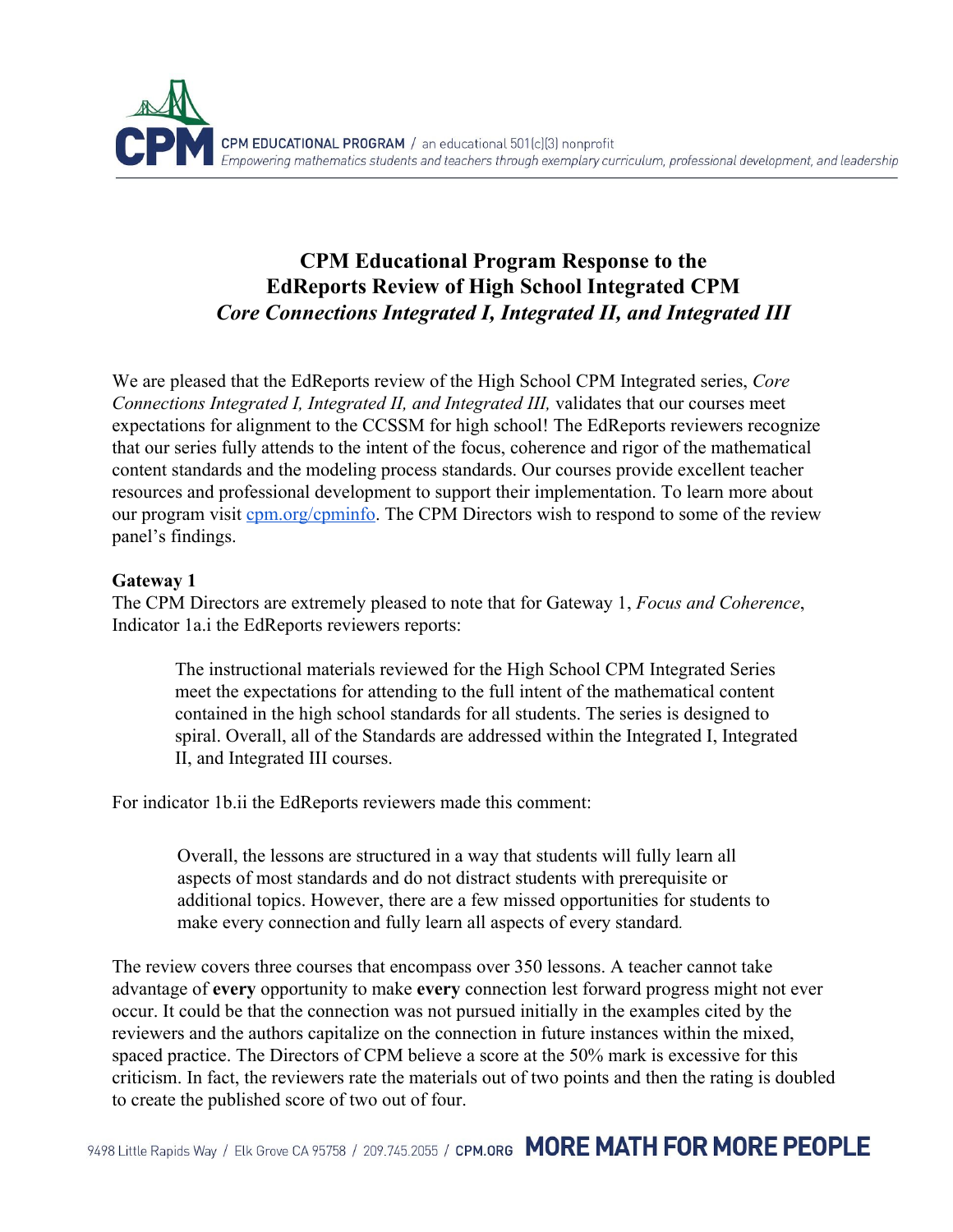

For indicator 1e the EdReports reviewers made this comment:

The **content** that is identified as being **from previous grades** is **appropriate** and **develops as a natural progression into high school**, but it is not always clearly connected to a specific middle school standard. [Emphasis by CPM]

The CPM Directors focused on the standards for the high school integrated series, and built this learning upon the appropriate middle school standards. We did not feel it necessary to cite the specific middle school standards given that students would have met these standards before progressing to high school.

## **Gateway 2**

The CPM Directors are extremely pleased to note that for Gateway 2, *Rigor and Mathematical Practices*, EdReports reviewers found CPM's materials to be truly aligned to the spirit of CCSS with a perfect score!

Overall, all three elements of rigor are thoroughly attended to and interwoven in a way that focuses on addressing specific standards as well as balancing procedural **skill and fluency**, **application**, and **conceptual understanding** within individual courses and across the series as a whole. [Emphasis by CPM.]

## **Gateway 3**

The Directors of CPM are also pleased with the EdReports reviewers' comments for Gateway 3, *Usability*. For the first measure in the third gateway, *Use and Design Facilitate Student Learning* EdReports reviewers stated:

The instructional materials reviewed for the High School CPM Integrated series meet the expectation that the materials are **designed well** and take into account **effective lesson structure and pacing**. The design and layout of the materials, in print and online, are quite simple, easy to use and not distracting. [Emphasis by CPM.]

The CPM Directors are also pleased with the EdReports reviewers' comment for the second measure in the third gateway, *Teacher Planning and Learning for Success with CCSS*:

The instructional materials reviewed for the High School CPM Integrated series meet the expectation that the materials support teacher learning and understanding of the standards. Overall, the materials **provide the teacher necessary supports** using **adult-level expectations**, the **student** with **guiding**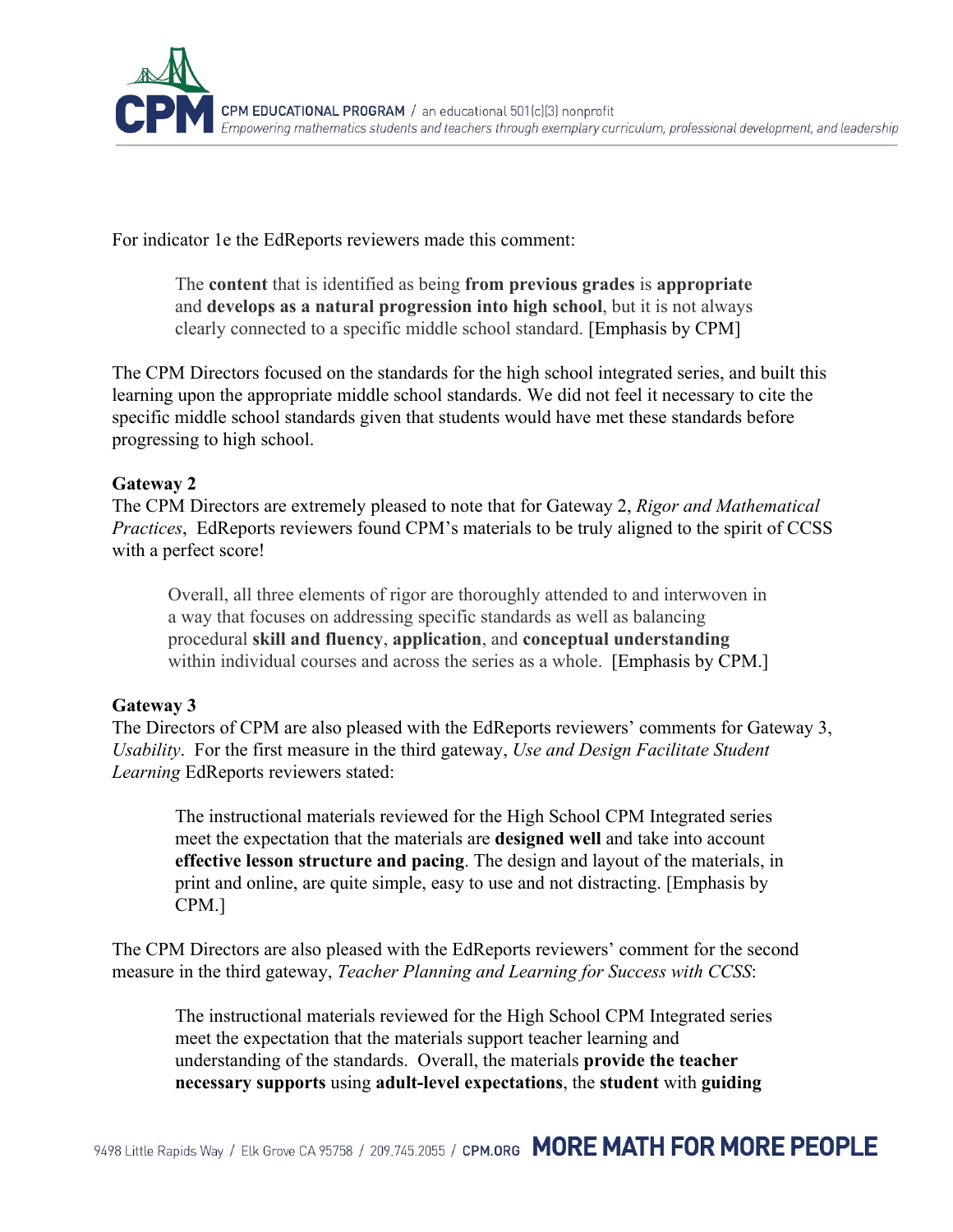

**questions** for **appropriate** mathematical development and the **parents** with **resources**. [Emphasis by CPM.]

For indicator 3i EdReports reviewers made this comment:

**The introduction of each chapter contains a section in the teacher materials entitled "Where is this going?" which describes how the work in the chapter connects to future chapters within the same book.** Infrequent connections are made to "future courses," but specifics are not provided. This section does not contain reference to specific standards. [Emphasis by CPM]

The standards are stated within each lesson as well as in a correlation document in the teacher resources.

Indicator 3m measures "strategies for gathering information" and makes no mention of "the materials providing information about what to do with the information" so a score of 50% for the criterion does not seem logical. For indicator 3m EdReports reviewers made this comment:

The pre-assessments do not list specific Standards that are being addressed, and there is no indication of what to do with the information that is collected. **The materials do provide the opportunity within lessons to see prior knowledge being addressed**. [Emphasis by CPM]

We appreciate the reviewers' acknowledgement that prior knowledge is addressed within lessons. The Lesson Guide in the Teacher Edition provides guidance on how prior knowledge informs the teacher's instructional decision, for example, by using the "Further Guidance" section or extending the lesson beyond the core problems. The Directors of CPM believe that the purpose and implications made from the assessment of prior knowledge is a local decision not to be dictated by a publisher.

For indicator 3p.ii EdReports reviewers made this comment:

**The materials in the series offer ongoing formative and summative assessments**. The assessments include some **generic rubric**. However, the rubrics are typically very general in nature and may not provide enough guidance to teachers to interpret current student performance. Assessments include answer keys but lack any guidance to the teacher on how to score or how to interpret the results. [Emphasis by CPM.]